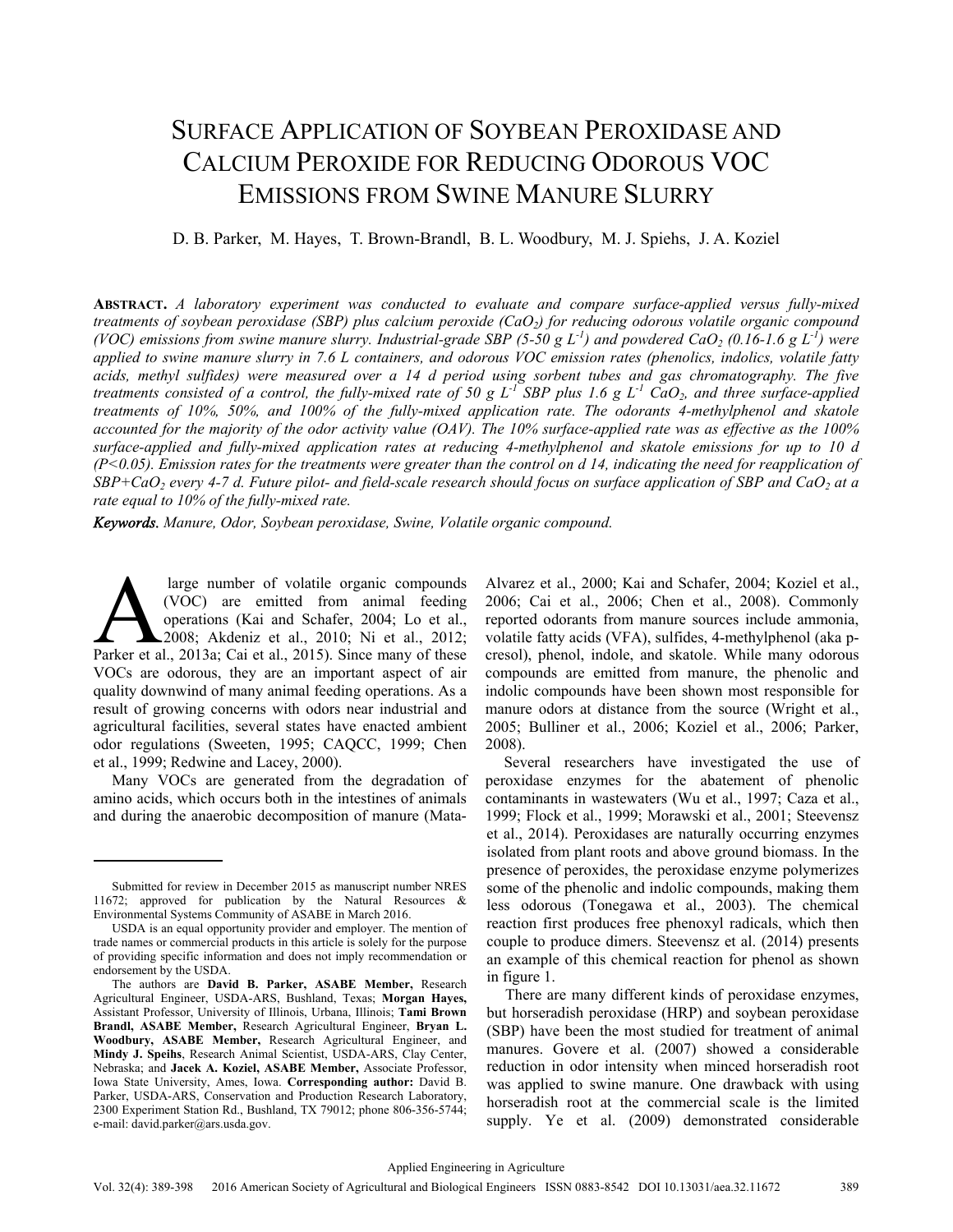

**Figure 1. In the presence of peroxidase enzyme and peroxide, phenolic compounds are first converted to phenoxyl radicals, then to dimers (from Steevensz et al., 2014).** 

reductions in odorous phenolic and indolic compounds in swine manure treated with purified HRP. The primary drawback for using purified HRP for odor abatement at the commercial scale is the cost.

Soybeans are one of the most abundant crops produced in the world. A considerable amount of SBP is found in soybean hulls (Gijzen et al., 1993), and SBP has been shown to be water soluble (Steevensz et al., 2013). Steevensz et al. (2014) summarized the various methods of using SBP for industrial wastewater treatment. The U.S. produced about 81 million metric tons of soybeans in 2007, compared to only 10,000 metric tons of horseradish (Masuda and Goldsmith, 2009; Bratsch, 2009).

We recently reported on a laboratory experiment where SBP and powdered  $CaO<sub>2</sub>$  were used to treat swine manure (Parker et al., 2012a). In this earlier research, the SBP (50 g  $L^{-1}$ ) + CaO<sub>2</sub> (1.6 g L<sup>-1</sup>; 22.1 mM) were fully-mixed in the swine manure, and the emissions of the primary odorant 4-methylphenol were reduced by 92% to 98% over the 48 h monitoring period. The Parker et al. (2012a) experiments demonstrated the efficacy of  $SBP+CaO<sub>2</sub>$  for fully-mixed conditions. However, it was also determined that surfaceapplication would be more economical than fully-mixed if it resulted in similar treatment efficiency. Therefore, a follow-up laboratory study was completed but at a larger scale (7.6 L vs. 200 mL), longer time period (14 d as compared to 2 d) and including both surface-applied and fully-mixed applications. The objective of this study was to compare three rates of surface application of  $SBP+CaO<sub>2</sub>$ with the fully-mixed treatment over a time period of 14 d for their effectiveness in mitigating odorous VOC emissions from swine manure.

# **MATERIALS AND METHODS**

### **EXPERIMENTAL DESIGN**

The laboratory experiment consisted of a completely randomized design (CRD) with five treatments (TRTs):

• TRT 1) a control with no amendments (Control),

- TRT 2) 50 g  $L^{-1}$  SBP plus 1.6 g  $L^{-1}$  CaO<sub>2</sub> (22.1 mM  $CaO<sub>2</sub>$ ) fully mixed in the manure slurry (100%) Mixed),
- TRT 3) 50 g L<sup>-1</sup> SBP plus 1.6 g L<sup>-1</sup> CaO<sub>2</sub> applied to the surface (100% Surficial; equivalent to 5 kg m<sup>-2</sup>),
- TRT 4) 25 g  $L^{-1}$  SBP plus 0.80 g  $L^{-1}$  CaO<sub>2</sub> applied to the surface (50% Surficial), and
- TRT 5) 5 g  $L^{-1}$  SBP plus 0.16 g  $L^{-1}$  CaO<sub>2</sub> applied to the surface (10% Surficial).

There were three replicates of each treatment, and VOC emissions were measured at times of 0.02, 1, 2, 4, 7, 10, and 14 d following application.

#### **REAGENTS, SOYBEAN PEROXIDASE, AND SWINE MANURE**

The SBP used in this study was an industrial grade product (Cat. No. X516-IND; Bio-Research Products Inc., North Liberty, Iowa) and consisted of a reddish-tan, fine powder with a reported nominal activity of 0.77 U mg-1 (U=guaiacol activity units). Powdered calcium peroxide (20%, American Chemical Society grade) was obtained from Fisher Scientific (St. Louis, Mo.).

Swine manure was collected from a barn at the USDA-ARS U.S. Meat Animal Research Center in Clay Center, Nebraska. The mechanically-ventilated gestation barn had  $470 \text{ m}^2$  pen surface and a maximum capacity of 288 animals. The manure collection system was shallow-pit with fresh water makeup. At the time of sampling, the barn housed approximately 200 gestating sows with an average weight of 215 kg. The diet was corn-based with soybean meal (82.6% ground corn, 13.7% soybean meal, and supplements).

### **VOC CONCENTRATION AND FLUX MEASUREMENT**

Each 7.6 L plastic container was initially filled with 3.8 L of swine slurry, such that half of the container was slurry and half was headspace. The enclosed cylindrical plastic containers had dimensions of 22.0 cm diameter and 20.0 cm height, with a swine slurry surface area of  $0.038$  m<sup>2</sup>. Sweep air entered the container through a port in the center of the lid. The entrance port had 6.35 mm-O.D. Teflon tubing approximately 9 cm long inside the container to release air just above the surface. To assist in mixing, the tubing was sealed on the bottom with a setscrew, and four 1.6 mm holes were drilled at right angles to move air equally in all four directions. Exhaust air was sampled at a point 5.5 cm downstream from the outside of the lid. Sweep air was passed continuously through the headspace at a rate of 1 L/min to assure adequate mixing in the headspace. Fresh swine slurry was added daily to each container (38 mL, equivalent to 1% of initial volume), and the slurry was gently mixed for 20 s to simulate the small amount of mixing that occurs in the shallow pit from rising gas bubbles. The stirring apparatus was inserted through the surface each day in the same location to prevent disrupting the surface more than necessary. The sweep air flow rate was kept constant over the 14 d evaluation period, while the headspace decreased slightly each day as additional manure was added. The initial sweep air exchange rate was 15.7 exchanges  $h^{-1}$ , and increased to 18.3 exchanges  $h^{-1}$  at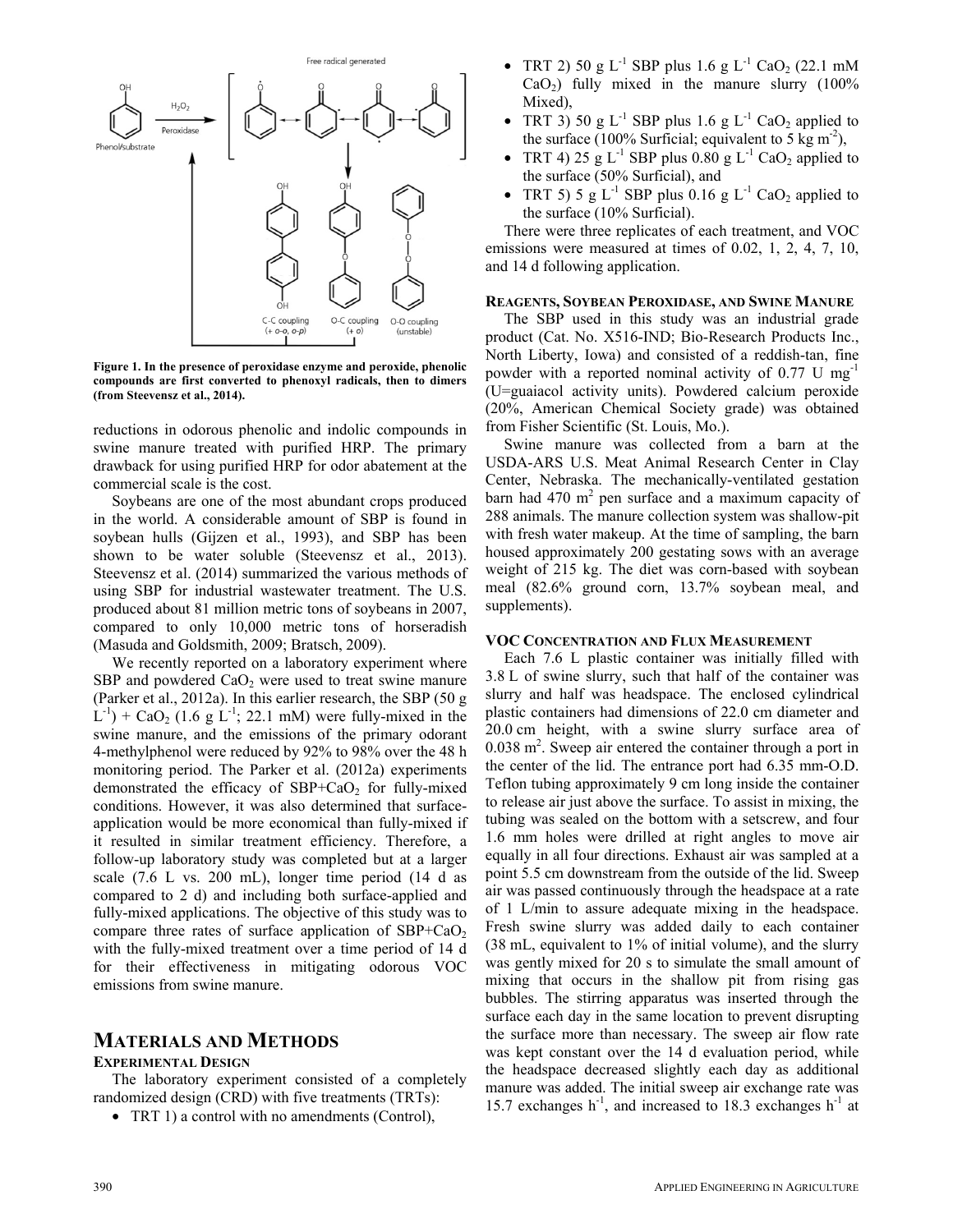14 d, which approximated exchange rates in the shallow pit of the swine barn.

Prior to entering the containers, the sweep air was passed through activated carbon and Drierite<sup>TM</sup> filters to remove VOCs and moisture (fig. 2). The sweep air was verified as VOC-free through GC-MS analyses. The sweep air flow rate in each container was controlled using a dedicated valved rotameter with scale of 0 to 1.2 L min-1 and standard accuracy of  $\pm 5\%$  of full scale (Omega Engineering, Stamford, Conn.). Because VOC flux is linearly correlated to sweep air flow rate (Parker et al., 2013b), similar uncertainties  $(\pm 5\%)$  would be expected for individual VOC flux measurements.

A fraction of the air exiting the container was sampled using stainless steel sorbent tubes (89 mm  $\times$  6.4 mm OD) packed with 200 mg Tenax TA® sorbent. Conditioned and capped tubes were purchased new from the manufacturer (Markes International Inc., Wilmington, Del.). Prior to first use, tubes were conditioned for 2 h at 230°C and verified to be clean before sampling. Air was pulled by vacuum through the sorbent tubes at a flow rate of  $75 \text{ mL min}^{-1}$  for 8 min for a sample volume of 600 mL using a vacuum pump (Pocket pump 210 series, SKC Inc., Eighty Four, Pa.). All sampling was conducted in a temperature- and humidity-controlled chamber at 50% RH and 21.0°C. The initial air sampling was conducted 30 min (0.02 d) after the treatments were applied. Subsequent air sampling was conducted on d 1, 2, 4, 7, 10, and 14. Each air sampling was conducted 3 h after the daily addition of swine slurry. Two sorbent tubes were collected from each container during each sampling period.

## **GC/MS WITH THERMAL DESORPTION**

Sorbent tube samples were analyzed using a thermal desorption-gas chromatography-mass spectrometry (TD-GC-MS) system. The TD system consisted of a Markes Unity 2 thermal desorber with Ultra 2 autosampler (Markes International Inc., Wilmington, Del.). Samples were quantified with an Agilent 7890A GC with Agilent 5975C MS (Agilent Technologies, Inc., Santa Clara, Calif.).

In the TD system, samples were initially purged for  $2 \text{ min } (40 \text{ mL } \text{min}^{-1}, 20^{\circ} \text{C})$  to remove water and air. The tube was desorbed for 10 min at 280°C with a carrier gas flow of 50 mL min<sup>-1</sup> and trapped on the cold trap maintained at -10°C. The cold trap was heated to 320°C for 3 min with a carrier gas flow of 20 mL min<sup>-1</sup>, and 1.4 mL  $min<sup>-1</sup>$  was transferred to the column in the GC-MS. In the GC oven, the column was held at 40°C for 3 min, ramped to 230°C at 8°C min-1, then held at 230°C for 5 min for a total run time of 31.8 min. The polar analytical column was an Agilent Innowax,  $30 \text{ m} \times 0.25 \text{ mm}$  ID capillary column (polyethylene glycol, 0.25 µm film thickness).

#### **STANDARDS AND CALIBRATION**

Samples were analyzed for eight VFAs (acetic, propionic, isobutyric, butyric, isovaleric, valeric, hexanoic, heptanoic), three phenolics (phenol, 4-methylphenol, 4-ethylphenol), two indolics (indole, skatole), and two sulfides (dimethyl disulfide, DMDS; dimethyl trisulfide, DMTS). Standard solutions were prepared by diluting known masses of pure chemicals with methanol. Standards were prepared using serial dilutions, and injected onto clean tubes using a calibration solution loading rig (CSLR; Markes International Inc., Wilmington, Del.). The liquid calibration standard was



**Figure 2. Schematic of the sampling system used to measure VOC emissions from swine slurry.**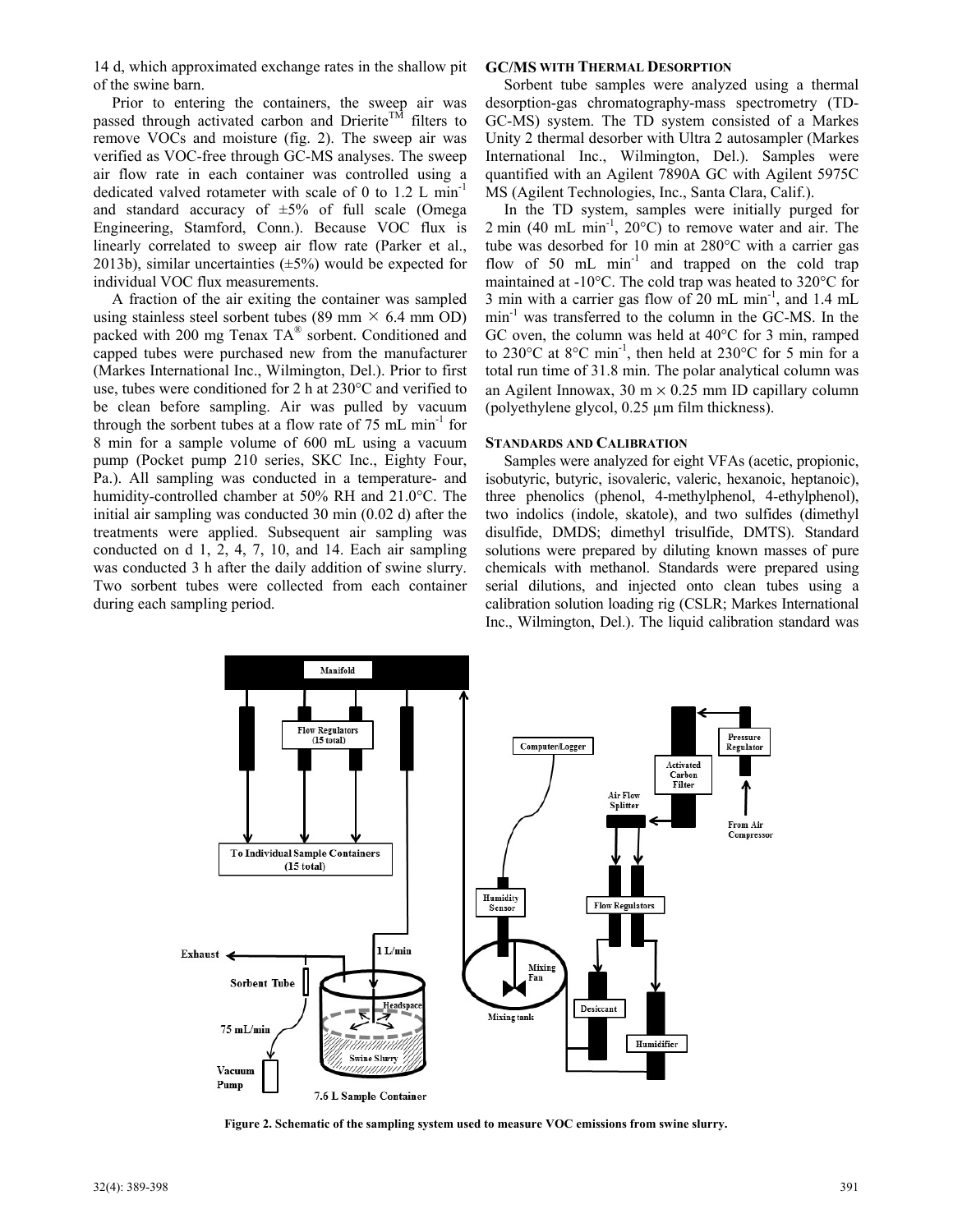introduced through the CSLR injector septum in clean bottled air carrier gas  $(75 \text{ mL min}^{-1})$  using a standard GC syringe. Within the linear range, standard curves were fit using linear regression with the curve forced through the origin.

All sorbent tubes were conditioned with the TD system and analyzed on the GC-MS prior to sampling to verify that clean tubes were used in the experiment. Regression slopes and  $r^2$  values for each compound are shown in table 1. All standard curves were linear throughout the range shown in table 1.

### **STATISTICAL ANALYSIS**

The data were analyzed as a CRD with repeated measures in time using the SAS MIXED Procedure (SAS Inst. Inc., Cary, N.C.). Fixed effects were treatment, replicate, time, and the treatment  $\times$  time interaction. Replicate  $\times$  treatment was the subject of the repeated measures, and several covariance structures were tested. The covariance structure resulting in the smallest Akaike and Schwarz Bayesian criteria was considered most appropriate for analysis. When significant  $(P < 0.05)$ treatment  $\times$  time interactions were detected using singledegree-of-freedom F-tests, pairwise comparisons of the simple-effects means were conducted within the PDIFF option of SAS.

## **ODOR ACTIVITY VALUE**

Odor activity values (OAV), defined as the ratio of the concentration of a compound to the human odor detection threshold (ODT) for that compound (Guadagni et al., 1963; Leffingwell and Leffingwell, 1991; Parker et al., 2012b; Zhang et al., 2015), were calculated to assess the relative importance of individual chemical compound reductions (or increases) on odor. Compounds with large OAVs are more likely to contribute to the overall odor of a complex odor mixture. Odor activity values were calculated using the geometric mean odor detection thresholds (ODT) as summarized in the comprehensive review presented in Parker et al. (2012b). The relative contribution of each compound was calculated by dividing the OAV for the individual compound by the sum of the OAVs for all

compounds (Guadagni et al., 1963; Leffingwell and Leffingwell, 1991).

## **RESULTS AND DISCUSSION**

## **STATISTICAL COMPARISONS**

The treatment  $\times$  time interactions were significant (P  $\leq$ 0.05) for all compounds. Therefore, only the treatment  $\times$ time means were statistically compared. Mean emission rates for each compound and time period are presented in table 2. Because of the significant treatment  $\times$  time interactions, comparisons between time periods or between compounds were not statistically appropriate and therefore were not conducted.

### **PHENOLIC AND INDOLIC COMPOUNDS**

The OAV analysis revealed that the primary odorous compounds were among the five phenolic and indolic compounds, which accounted for 83% to 98% of the summed OAV. The two compounds 4-methylphenol and skatole alone accounted for summed OAVs of 35-235 (fig. 3a), and  $79\% - 97\%$  of the overall OAV (fig. 3b).

The 50% and 100% surficial treatments (TRT 3 and 4) had the greatest reduction in overall OAV (fig. 3a), primarily because of the 80% and 86% reduction in 4 methylphenol for these two treatments, respectively. These reductions in 4-methylphenol emissions are comparable to those of Parker et al. (2012a), who reported 92% reduction in 4-methylphenol after 2 d for  $SBP+CaO<sub>2</sub>$  in a fully-mixed application. Similarly, Ye et al. (2009) reported almost complete reduction in 4-methylphenol for up to 2 d after application when swine slurry was surface sprayed with purified horseradish peroxidase and peroxide solutions.

The  $SBP+CaO<sub>2</sub>$  treatment effect was most evident at 4 d after application, when all of the treatments had statistically lower 4-methylphenol emission rates than the control (table 2). This trend continued on d 7 and 10 (fig. 4a), but no statistical difference was measured between the treatments and the control on these days because of the variability among replicates.

The  $SBP+CaO<sub>2</sub>$  treatment had limited effect on phenol emissions. This same phenomenon was observed in Parker

|                          |                            | <b>Retention Time</b> | Linear Range  | Linear Regression | Linear Regression | Odor Detection Threshold <sup>[b]</sup> |  |
|--------------------------|----------------------------|-----------------------|---------------|-------------------|-------------------|-----------------------------------------|--|
| Compound                 | MW <sup>[a]</sup><br>(min) |                       | Slope<br>(ng) |                   | $(r^2)$           | $(\mu g \, \text{m}^3)$                 |  |
| Phenol                   | 94.1                       | 20.2                  | 5.7-1105      | 1.31E-04          | 0.99              | 206                                     |  |
| 4-Methylphenol           | 108.1                      | 21.1                  | 5.2-1045      | 1.37E-04          | 0.97              | 1.3                                     |  |
| 4-Ethylphenol            | 122.2                      | 22.2                  | 5.2-1055      | 8.50E-05          | 0.97              | 6.3                                     |  |
| Indole                   | 117.1                      | 25.2                  | 6.3-1283      | 6.60E-05          | 0.99              | 2.1                                     |  |
| Skatole                  | 131.2                      | 25.6                  | $7.1 - 722$   | 4.30E-05          | 0.97              | 0.48                                    |  |
| Acetic acid              | 60.0                       | 12.4                  | 2.6-2602      | 8.18E-04          | 0.99              | 578                                     |  |
| Propanoic acid           | 74.1                       | 13.8                  | 2.5-2485      | 7.58E-04          | 0.99              | 106                                     |  |
| Isobutyric acid          | 88.1                       | 14.2                  | 2.3-2344      | 4.53E-04          | 0.99              | 38                                      |  |
| Butyric acid             | 88.1                       | 15.1                  | 2.4-2401      | 2.94E-04          | 0.99              | 6.9                                     |  |
| Isovaleric acid          | 102.1                      | 15.7                  | 2.3-2290      | 2.69E-04          | 0.99              | 2.3                                     |  |
| Valeric acid             | 102.1                      | 16.7                  | 2.3-2342      | $2.51E-04$        | 0.99              | 8.8                                     |  |
| Hexanoic acid            | 116.2                      | 18.1                  | 2.3-2348      | 2.97E-04          | 0.98              | 69                                      |  |
| Heptanoic acid           | 130.2                      | 19.5                  | 2.3-2278      | 3.57E-04          | 0.98              | 60                                      |  |
| Dimethyl disulfide       | 94.2                       | 5.2                   | 2.4-1281      | 1.83E-04          | 0.99              | 12                                      |  |
| Dimethyl trisulfide      | 126.2                      | 11.0                  | 0.4-587       | 1.83E-04          | 0.99              | 2.0                                     |  |
| [a] MW=molecular weight. |                            |                       |               |                   |                   |                                         |  |

**Table 1. Summary of compounds quantified by GC/MS in the study, linear range and regression statistics for standard curves.** 

[b] Geometric mean odor detection thresholds from Parker et al. (2012b).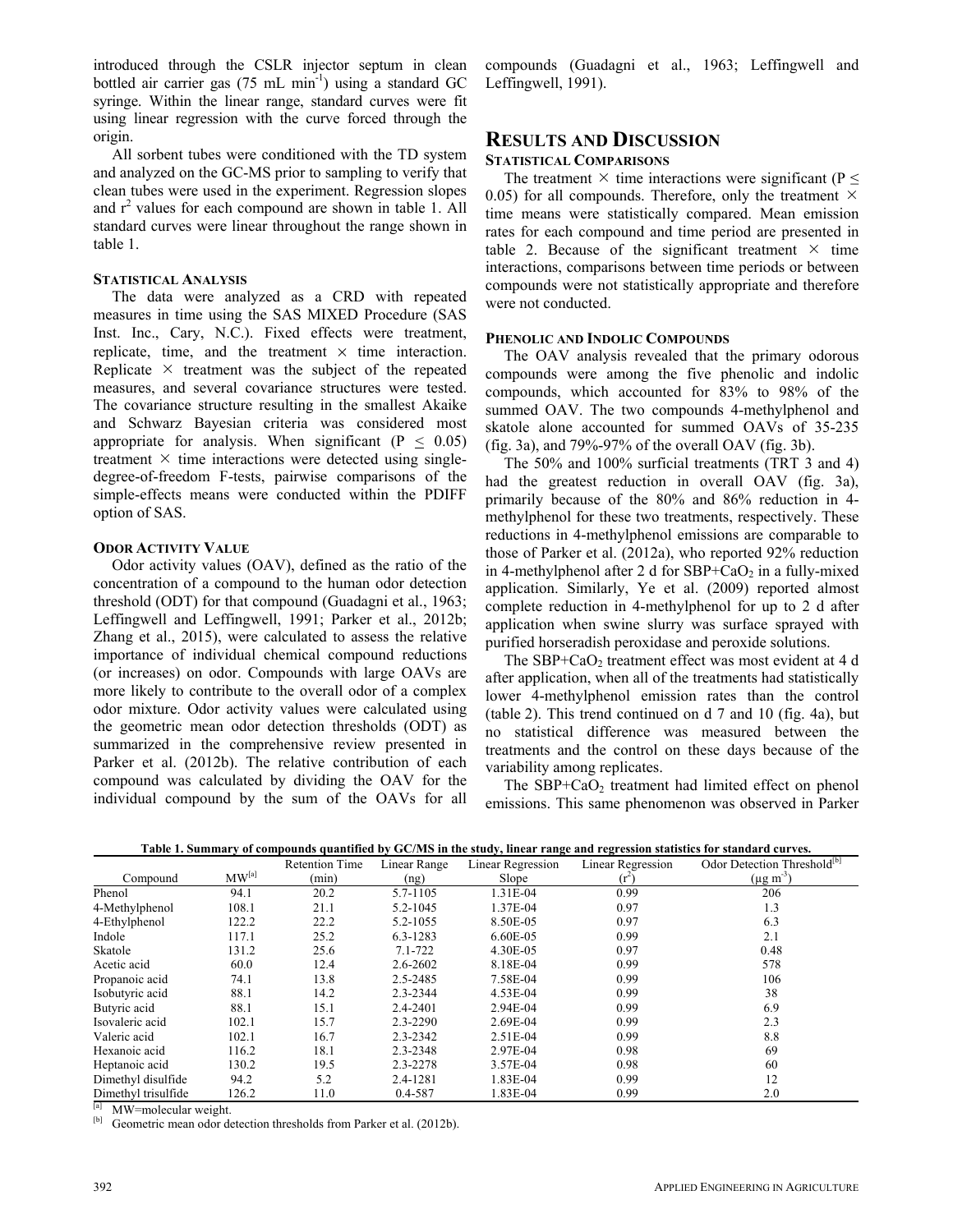| applied to the surface (50% Surficial; TRT 4), and 5 g L $\cdot$ SBP applied to the surface (10% Surficial; TRT 5). |                        |                                                           |                   |                    |                    |                    |                    |                    |  |  |
|---------------------------------------------------------------------------------------------------------------------|------------------------|-----------------------------------------------------------|-------------------|--------------------|--------------------|--------------------|--------------------|--------------------|--|--|
|                                                                                                                     |                        | Time Since Application of Treatment (Days) <sup>[a]</sup> |                   |                    |                    |                    |                    |                    |  |  |
| Compound                                                                                                            | Treatment              | 0.02d                                                     | 1 <sub>d</sub>    | 2d                 | 4 d                | 7d                 | 10 <sub>d</sub>    | 14 d               |  |  |
| 4-methylphenol                                                                                                      | Control (TRT 1)        | 29 a                                                      | 1.1a              | $0.43$ ab          | 0.31a              | 0.54a              | 1.49a              | 0.28 <sub>b</sub>  |  |  |
| 4-methylphenol                                                                                                      | 100% Mixed (TRT 2)     | 28 a                                                      | $0.56$ ab         | 0.15c              | 0.04 <sub>b</sub>  | 0.13a              | 0.94a              | 0.38 <sub>b</sub>  |  |  |
| 4-methylphenol                                                                                                      | 100% Surficial (TRT 3) | 1.5c                                                      | 0.33 <sub>b</sub> | 0.52a              | 0.10 <sub>b</sub>  | 0.077a             | 0.73a              | 3.4a               |  |  |
| 4-methylphenol                                                                                                      | 50% Surficial (TRT 4)  | 2.1c                                                      | 0.16 <sub>b</sub> | 0.20 <sub>b</sub>  | 0.027 <sub>b</sub> | 0.077a             | 0.75a              | 1.2 <sub>b</sub>   |  |  |
| 4-methylphenol                                                                                                      | 10% Surficial (TRT 5)  | 22 <sub>b</sub>                                           | 0.44 <sub>b</sub> | 0.17c              | 0.12 <sub>b</sub>  | 0.053a             | 0.35a              | 3.9a               |  |  |
|                                                                                                                     |                        |                                                           |                   |                    |                    |                    |                    |                    |  |  |
| Phenol                                                                                                              | Control (TRT 1)        | 0.72a                                                     | 0.47a             | 0.26a              | 0.33a              | 0.50a              | 0.34 <sub>b</sub>  | 0.37 <sub>b</sub>  |  |  |
| Phenol                                                                                                              | 100% Mixed (TRT 2)     | 0.72a                                                     | 0.32a             | 0.30a              | 0.32a              | 0.34a              | 0.46 <sub>b</sub>  | 0.37 <sub>b</sub>  |  |  |
| Phenol                                                                                                              | 100% Surficial (TRT 3) | 0.31a                                                     | 0.20a             | 0.40a              | 0.37a              | 0.54a              | 1.4a               | $2.44\ a$          |  |  |
| Phenol                                                                                                              | 50% Surficial (TRT 4)  | 0.46a                                                     | 0.25a             | 0.41a              | 0.10a              | 0.60a              | 1.3a               | 1.0 <sub>b</sub>   |  |  |
| Phenol                                                                                                              | 10% Surficial (TRT 5)  | 0.62a                                                     | 0.41a             | 0.34a              | 0.20a              | 0.33a              | 0.28 <sub>b</sub>  | 0.57 <sub>b</sub>  |  |  |
|                                                                                                                     |                        |                                                           |                   |                    |                    |                    |                    |                    |  |  |
| 4-ethylphenol                                                                                                       | Control (TRT 1)        | 0.93a                                                     | 0.42a             | 0.085a             | 0.081a             | 0.087a             | 0.21a              | 0.12c              |  |  |
| 4-ethylphenol                                                                                                       | 100% Mixed (TRT 2)     | 0.78a                                                     | 0.095 b           | 0.024 <sub>b</sub> | 0.007 <sub>b</sub> | 0.010 <sub>b</sub> | 0.070 b            | 0.27 <sub>b</sub>  |  |  |
| 4-ethylphenol                                                                                                       | 100% Surficial (TRT 3) | 0.039c                                                    | 0.022 b           | 0.059 <sub>b</sub> | 0.020 <sub>b</sub> | $0.014$ ab         | 0.069 <sub>b</sub> | 0.41a              |  |  |
| 4-ethylphenol                                                                                                       | 50% Surficial (TRT 4)  | 0.062c                                                    | 0.022 b           | 0.041 b            | 0.009 b            | 0.010 <sub>b</sub> | 0.067 b            | 0.21 <sub>b</sub>  |  |  |
| 4-ethylphenol                                                                                                       | 10% Surficial (TRT 5)  | 0.57 <sub>b</sub>                                         | 0.14 <sub>b</sub> | 0.033 b            | 0.036 <sub>b</sub> | 0.008 <sub>b</sub> | 0.028 <sub>b</sub> | 0.43a              |  |  |
| Indole                                                                                                              | Control (TRT 1)        | 0.29a                                                     | 0.048a            | 0.028a             | 0.021a             | 0.021a             | $0.080$ ab         | 0.082 b            |  |  |
| Indole                                                                                                              | 100% Mixed (TRT 2)     | 0.25a                                                     | 0.12a             | 0.060a             | 0.026a             | 0.019a             | 0.11a              | 0.014 <sub>b</sub> |  |  |
| Indole                                                                                                              | 100% Surficial (TRT 3) | 0.032 b                                                   | 0.026a            | 0.045a             | 0.010a             | 0.023a             | 0.13a              | 0.42a              |  |  |
| Indole                                                                                                              | 50% Surficial (TRT 4)  | 0.044 b                                                   | 0.037a            | 0.040a             | 0.011a             | 0.012a             | 0.16a              | 0.34a              |  |  |
| Indole                                                                                                              | 10% Surficial (TRT 5)  | 0.24a                                                     | 0.085a            | 0.023a             | 0.025a             | 0.007a             | 0.012 b            | 0.020 <sub>b</sub> |  |  |
|                                                                                                                     |                        |                                                           |                   |                    |                    |                    |                    |                    |  |  |
| Skatole                                                                                                             | Control (TRT 1)        | 1.2a                                                      | 2.0a              | 1.11a              | 1.3a               | 0.31a              | 1.2a               | 1.4ab              |  |  |
| Skatole                                                                                                             | 100% Mixed (TRT 2)     | 0.57 <sub>b</sub>                                         | 0.36 <sub>b</sub> | 0.12 <sub>b</sub>  | 0.14 <sub>b</sub>  | 0.018 <sub>b</sub> | 0.20 <sub>b</sub>  | 0.90 <sub>bc</sub> |  |  |
| Skatole                                                                                                             | 100% Surficial (TRT 3) | 0.08c                                                     | 0.051 b           | 0.12 <sub>b</sub>  | 0.098 <sub>b</sub> | 0.025 b            | 0.33 <sub>b</sub>  | 1.9a               |  |  |
| Skatole                                                                                                             | 50% Surficial (TRT 4)  | 0.10c                                                     | 0.056 b           | 0.16 <sub>b</sub>  | 0.055 b            | 0.022 b            | 0.26 <sub>b</sub>  | 0.77c              |  |  |
| Skatole                                                                                                             | 10% Surficial (TRT 5)  | 0.65 <sub>b</sub>                                         | 1.8a              | 0.24 <sub>b</sub>  | 0.097 b            | 0.019 <sub>b</sub> | 0.082 b            | 1.0 <sub>bc</sub>  |  |  |
|                                                                                                                     |                        |                                                           |                   |                    |                    |                    |                    |                    |  |  |
| <b>VFAs</b>                                                                                                         | Control (TRT 1)        | 7.5a                                                      | 3.1a              | 2.7a               | 2.6a               | 2.5a               | 1.8a               | 1.3a               |  |  |
| <b>VFAs</b>                                                                                                         | 100% Mixed (TRT 2)     | 2.6 <sub>b</sub>                                          | 3.1a              | 3.9a               | $2.2$ ab           | 1.6a               | 1.8a               | 1.9a               |  |  |
| <b>VFAs</b>                                                                                                         | 100% Surficial (TRT 3) | $2.2b$                                                    | $2.0$ ab          | 3.3a               | 1.2 <sub>b</sub>   | $1.8\ a$           | 0.88 <sub>b</sub>  | $2.0\ a$           |  |  |
| <b>VFAs</b>                                                                                                         | 50% Surficial (TRT 4)  | 3.2 <sub>b</sub>                                          | 1.9ab             | 2.5a               | 1.3 <sub>b</sub>   | 2.8a               | $1.3$ ab           | 2.2a               |  |  |
| <b>VFAs</b>                                                                                                         | 10% Surficial (TRT 5)  | 1.9 <sub>b</sub>                                          | 1.6 <sub>b</sub>  | 3.2a               | $2.0$ ab           | 2.1a               | 1.7ab              | 2.2a               |  |  |
| Sulfides                                                                                                            | Control (TRT 1)        | 0.21a                                                     | 0.04a             | 0.14a              | 0.67a              | 0.99c              | 0.71 <sub>b</sub>  | $0.67$ ab          |  |  |
| Sulfides                                                                                                            | 100% Mixed (TRT 2)     | 0.24a                                                     | 0.20a             | 0.83a              | 1.3a               | 1.1c               | 0.44 <sub>b</sub>  | 0.43 <sub>b</sub>  |  |  |
| Sulfides                                                                                                            | 100% Surficial (TRT 3) | 0.11a                                                     | 0.12a             | 0.080a             | 0.50a              | 10a                | 2.0a               | 1.4a               |  |  |
| Sulfides                                                                                                            | 50% Surficial (TRT 4)  | 0.14a                                                     | 0.12a             | 0.074a             | 0.68a              | 4.6 <sub>b</sub>   | 1.4a               | $0.61$ ab          |  |  |
| Sulfides                                                                                                            | 10% Surficial (TRT 5)  | 0.50a                                                     | 0.12a             | 0.26a              | 1.3a               | 0.80c              | 0.32 <sub>b</sub>  | 0.24 <sub>b</sub>  |  |  |
|                                                                                                                     |                        |                                                           |                   |                    |                    |                    |                    |                    |  |  |

| Table 2. Least squares means ( $\mu$ g m <sup>-2</sup> min <sup>-1</sup> ) for the control with no additives (TRT 1), 50 g L <sup>-1</sup> soybean peroxidase (SBP) |
|---------------------------------------------------------------------------------------------------------------------------------------------------------------------|
| mixed throughout (100% Mixed; TRT 2), 50 g L <sup>-1</sup> SBP applied to the surface (100% Surficial; TRT 3), 25 g L <sup>-1</sup> SBP                             |
| applied to the surface (50% Surficial; TRT 4), and 5 g $L^{-1}$ SBP applied to the surface (10% Surficial; TRT 5).                                                  |

<sup>[a]</sup> a, b, c Means within a column (for a specific compound and time period only), with different letters differ (P≤0.05).

et al. (2012a) for both aqueous solutions of phenol+4-methylphenol and swine slurry. In terms of odor control, the targeting of 4-methylphenol is a benefit because the ODT for 4-methylphenol is about  $160 \times$  lower than that for phenol. Thus, in terms of overall odor reduction success, the reduction of 4-methylphenol emissions is more important than reduction of phenol emissions. Phenol emission rates increased considerably at d 10 and 14 for the two highest surficial rates (TRT 3 and 4) (fig. 4b), but the overall effect on the OAV was minimal.

The emission rates of 4-ethylphenol were significantly lower in all  $SBP+CaO<sub>2</sub>$  treatments at all sampling periods except for 14 d (table 2, fig. 4c). The overall importance of 4-ethylphenol emissions is somewhat unknown because of limited information on its odor threshold. A single reference quotes an odor threshold for 4-ethylphenol about  $5 \times$  higher than the geometric mean threshold for 4-methylphenol (Parker et al., 2012b). At the 4-ethylphenol concentrations observed in this research, 4-ethylphenol accounted for less than 1% of the overall OAV. Nevertheless, the statistically significant reductions of both

4-methylphenol and 4-ethylphenol is a promising observation related to the overall odor reduction efficacy of  $SBP+CaO<sub>2</sub>$  and the preeminence of 4-methylphenol as the characteristic downwind odorant of livestock facilities (Wright et al., 2005; Bulliner et al., 2006; Koziel et al., 2006).

The  $SBP+CaO<sub>2</sub>$  treatment reduced the indole emissions for the first 24 h, but had little effect on indole past that time (fig. 4d). However,  $SBP+CaO<sub>2</sub>$  treatment had a more pronounced effect on reduction of skatole emissions, with statistically significant reduction at all time periods except for d 14 (table 2, fig. 4e). Given that the odor threshold for skatole is about  $4 \times$  less than that of indole, the significant reductions in skatole emissions is fortuitous to overall odor reduction.

Overall, both the fully-mixed (TRT 2) and surfaceapplied (TRT 3-5) applications of  $SBP+CaO<sub>2</sub>$  were effective at reducing 4-methylphenol and skatole emissions for up to 10 d. The 5 g  $L^{-1}$  surface-applied (10% Surficial) application was as effective as the 50 g  $L^{-1}$  surface-applied  $(100\%$  Surficial) and 50 g L<sup>-1</sup> fully-mixed (100% Mixed)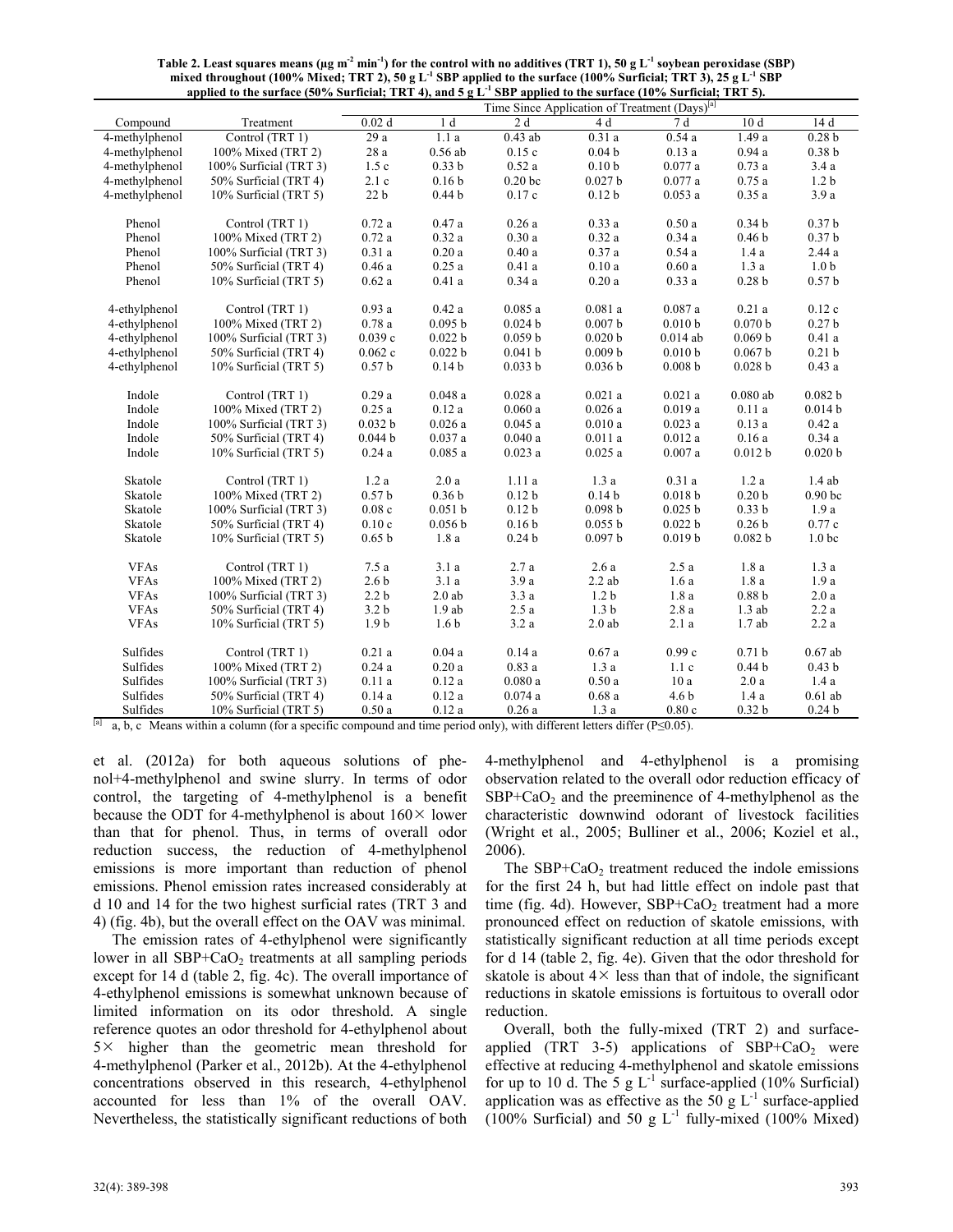

**Figure 3. A comparison of average odor activity value (OAV) among treatments over the 14-d experiment, showing the calculated total OAVs (top) and the relative OAV as a percentage of the summed OAVs of all compounds (bottom). The OAV was dominated by 4-methylphenol and skatole.** 

application rates for up to 10 d  $(P<0.05)$ . For this reason, future pilot- and field-scale research with SBP on swine manure slurry should focus on this lower rate of surface application. Most of the phenolic and indolic emission rates were greater than the control on d 14, indicating the need for reapplication of  $SBP+CaO<sub>2</sub>$  every 4 to 7 d. In a shallow pit system with fresh water makeup where the pit is drained every seven days, application would probably be required twice over the 7 d period.

#### **VOLATILE FATTY ACIDS**

The VFA emission rates were considerably lower than the phenolic and indolic emissions. The summed VFAs impact only accounted for 0.9% to 3.5% of the OAV, an indication that the VFAs did not contribute appreciably to the overall odor of the swine slurry (fig. 3). The VFAs were dominated by butyric and isovaleric acids, which accounted for about 67% of all the VFAs. This differed from the VFA emissions reported by Parker et al. (2012a), where the swine manure VFA emissions were dominated by acetic, propionic, and butyric acids. Others have reported acetic acid as the dominant VFA in swine manure as well (Spoelstra, 1980; Conn et al., 2007), but acetic acid was not the most prevalent VFA in this research. Researchers have reported variation in VOC emissions from swine manure depending on type of operation, manure storage type, age of manure, and differing diets. Conn et al. (2007) showed a considerable difference in manure chemistry among three operation types of finishing, sow, and mixed. Likewise, emissions of VFA and odor from swine manure are affected by diet (Miller and Varel, 2003; Shriver et al., 2003; Velthof et al., 2005; Leek et al., 2007).

The total VFA emissions were about two orders of magnitude lower in this latest experiment than was reported in Parker et al. (2012a). Given that the manure collection system was a shallow-pit with fresh water makeup, it is possible that the sampling time since application of the fresh water was different between the two studies.

The pH of the manure was measured on d 3, 10, and 14. The pH of the control was 7.3 on d 3, and the lowest pH was 6.7 in one of the SBP treatments. The pH values increased slightly on d 10 and 14. For comparison, the pH of the control in our earlier research was 6.0 and decreased to 5.1 after 2 d (Parker et al., 2012a). The pH of the manure in this latest experiment was about 2 pH units higher than the previous experiment. Since VFAs are more volatile in their non-ionized form at lower pH values, the difference in VFA emissions between the two experiments was likely due to differences in manure pH (Miller and Berry, 2005).

The  $SBP+CaO<sub>2</sub>$  treatments had marginal long-term effect on VFA emissions as compared to the control (table 2). All of the  $SBP+CaO<sub>2</sub>$  treatments had a VFA reduction of about 60% for the first 24 h, but the effect did not last past d 1 (fig. 4f). There was little difference in VFA emissions among the three rates of surface treatment.

#### **SULFIDES**

While  $SBP+CaO<sub>2</sub>$  treatment reduced the 4-methylphenol emissions, it had limited effect on the sulfides. This is not surprising, given that the enzymatic treatment focuses on aromatic compounds and not sulfides (Steevensz et al., 2014). The SBP+CaO2 treatment first converts the aromatic compounds to free radicals, which are then combined to form dimers. Because most sulfur-containing odorous compounds emitted from animal manures are not aromatics, the likelihood of  $SBP+CaO<sub>2</sub>$  treatment having a positive odor-reducing effect due to dimerization is negligible.

There was little difference in sulfide emissions among the treatments for the first four d. For an unknown reason, there was a spike in the sulfide emissions on d 7 and 10 for the two highest surface-applied treatments only (TRT 3 and 4; fig. 4g, 3h). The average OAVs for the two sulfides ranged from 2 to 11, which accounted for a maximum of 15% of the overall OAV.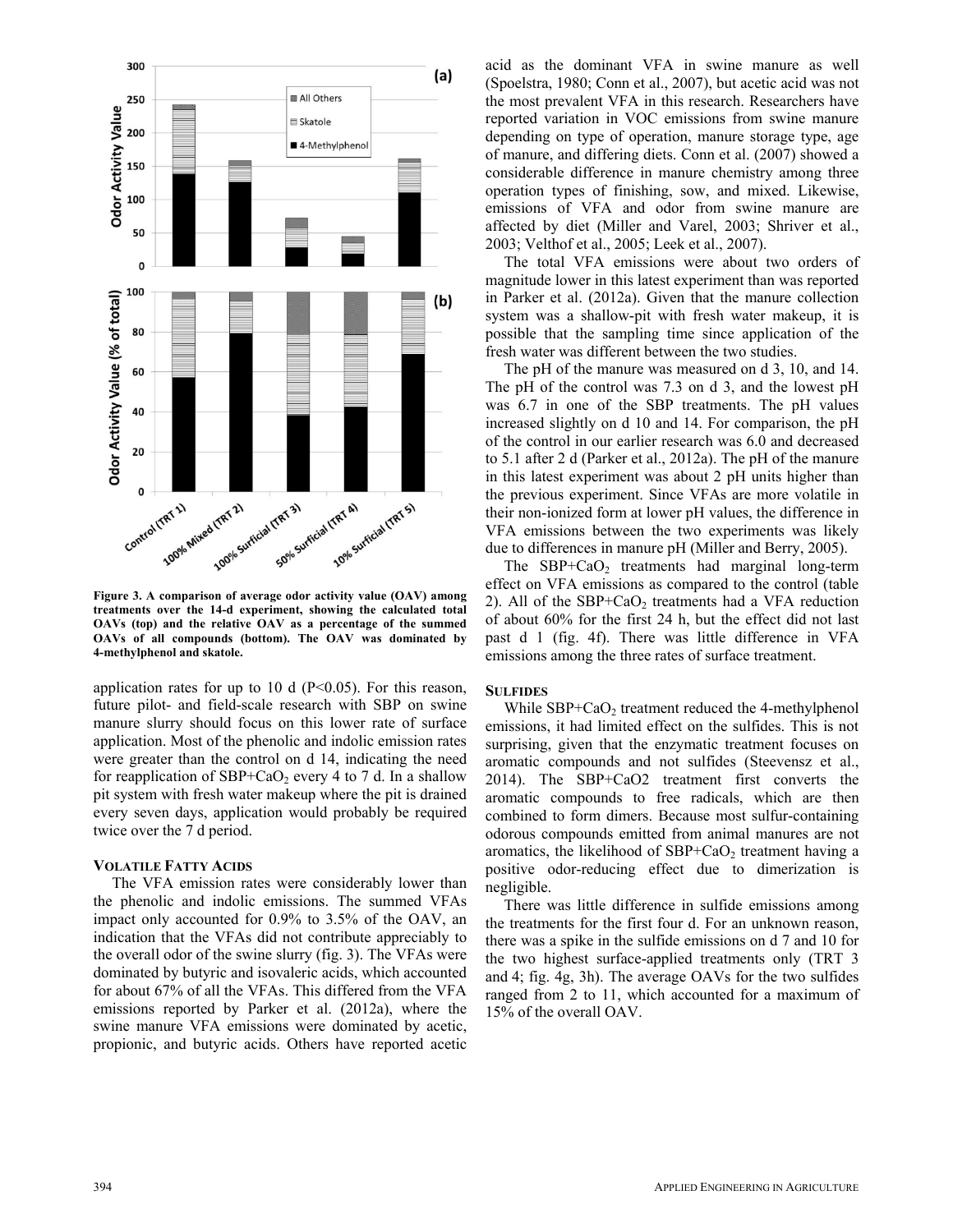

Figure 4. Lux of odorous compounds over the 14-d time period for the control (TRT 1); fully-mixed rate at 50 g L<sup>-1</sup> SBP (100% Mixed, TRT 2); **50 g L<sup>-1</sup> rate surface-applied (100% Surficial, TRT 3); 25 g L<sup>-1</sup> rate surface-applied (50% Surficial, TRT 4); and 5 g L<sup>-1</sup> rate surface-applied (10% Surficial, TRT 5).**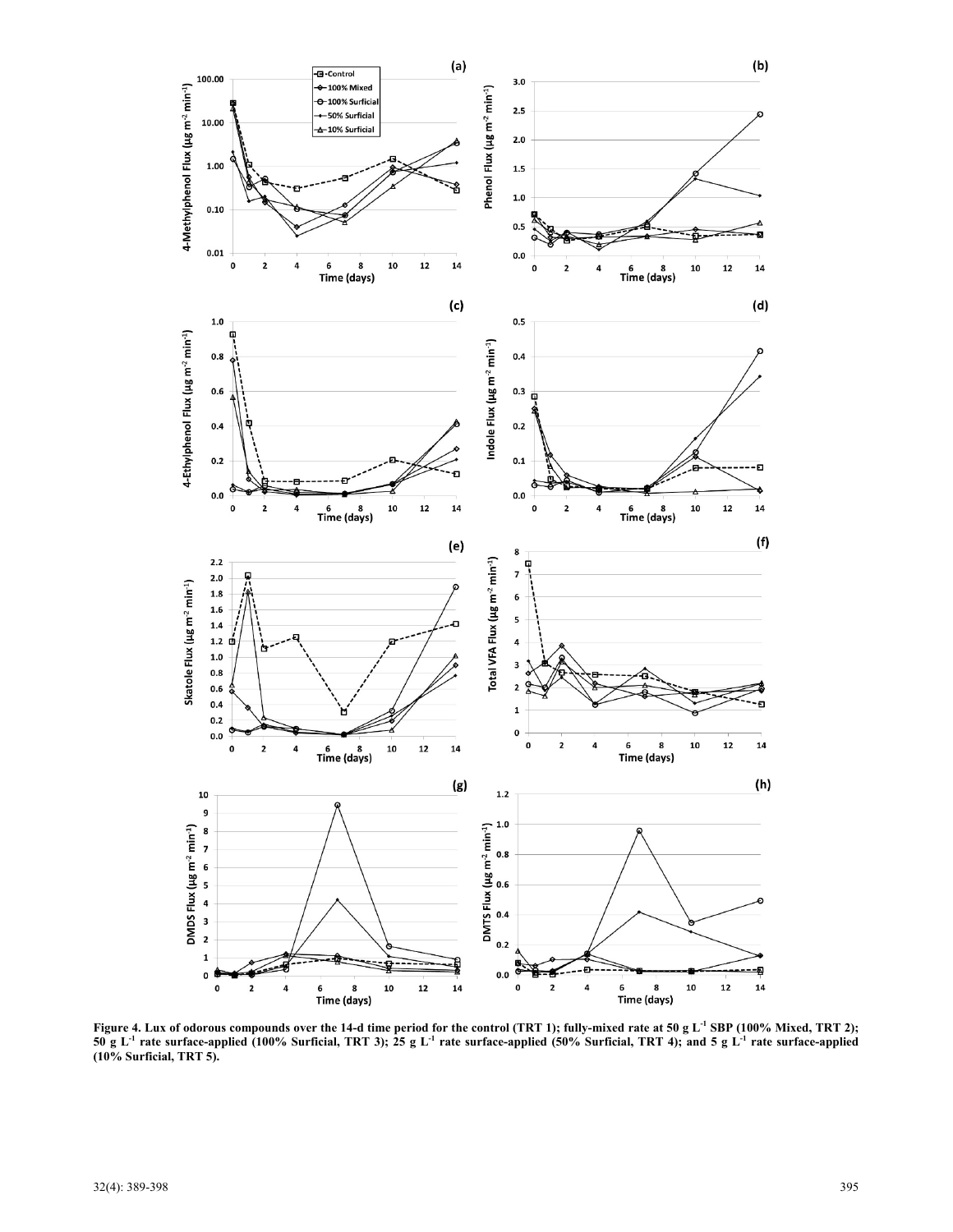The measured DMDS emissions were about  $8 \times$  that of DMTS emissions (fig. 4g, 4h). Cai et al. (2015) also reported higher DMDS than DMTS in a swine finisher barn, but cautioned about potential interference with methanethiol when using thermal desorption to measure sulfide compounds. While the sulfides are presented as DMDS and DMTS in this research, other researchers have demonstrated that both DMDS and DMTS can be produced when methanethiol is heated to approximately 300°C in a thermal desorption system (Andersen et al., 2012). For this reason, with the current thermal desorption system, there is no way to determine whether the VOC originated as methanethiol, DMDS, DMTS, or in combination. The geometric mean odor threshold for methanethiol is about  $5 \times$  and  $31 \times$  lower than DMTS and DMDS, respectively, which would result in OAV  $5 \times$  to  $31 \times$  higher if the odor originated from methanethiol instead of DMDS or DMTS (Woodbury et al., 2015). If all of the DMDS and DMTS originated from methanethiol, the OAV would range from 48 to 203, and would potentially account for up to 77% of the OAV. Mean DMDS and DMTS concentrations among all treatments over the 14 d experiment were 32 and 4.6  $\mu$ g m<sup>-3</sup>, which are in the same range as the methanethiol concentrations measured at a research swine barn exhaust and reported by Feilberg et al. (2010), who measured methanethiol concentrations up to 10 ppbv  $(20 \mu g m^{-3})$ using the PTR-MS method which is not affected by thermal conversion.

Given that we personally observed a notable reduction in odor for the SBP treatments on this project and that of Parker et al. (2012a), we believe it unlikely that a majority of the DMDS and DMTS originated from methanethiol in the thermal desorption process. If all of the DMDS and DMTS originated from methanethiol, then it is unlikely that the reduction in 4-methylphenol emissions would have been apparent to the human nose, as the methanethiol would have likely overwhelmed the other compounds in the mix. It is possible that  $CaO<sub>2</sub>$  could oxidize some methanethiol in the manure to produce DMDS and DMTS prior to thermal desorption. Nevertheless, further research on this subject is warranted to definitively quantify the sulfides sources and their final products. It is evident that  $SBP+CaO<sub>2</sub>$  was not effective in treating sulfide emissions, thus this treatment would not be appropriate for swine manures which are known to be dominated by sulfide emissions (such as some deep pit management systems).

### **SAFETY AND ECONOMICS**

As discussed previously, soybean peroxidase is a fine organic powder similar to grain dust, which can be explosive if suspended in air and ignited. Therefore, soybean peroxidase should be applied with minimal air dispersion. Also, because  $CaO<sub>2</sub>$  can be ignited by grinding (FMC, 2009), the  $CaO<sub>2</sub>$  should always be added after grinding the soybean hulls.

The use of highly purified SBP such as that discussed in Hailu et al. (2010) is cost-prohibitive at this point, as the cost to treat the manure from a single pig would exceed \$100 USD (Parker et al., 2012a). The use of ground soybean hulls would be more economical. As discussed in Steevensz et al. (2013), there is a wide variation in SBP enzyme activity among soybean cultivars. Selection of soybean hulls with high enzyme activity, together with selfgrinding at or near the swine farm, could reduce the cost of SBP+CaO<sub>2</sub> treatment.

# **OPPORTUNITIES FOR FUTURE RESEARCH**

We have shown that surface application of  $SBP+CaO<sub>2</sub>$ , at a rate 10% of the fully-mixed rate reported in Parker et al. (2012a), is effective in reducing odors from swine slurry in a laboratory setting. Future studies are warranted at pilotand field-scale, and using more manure with greater odor potential to simulate deep pit storage, to optimize and test this promising treatment technology. Research on appropriate application methods at the field-scale is also needed. Engineering protocols need to be developed to apply the  $SBP+CaO<sub>2</sub>$  safely and uniformly over the manure surface in the deep-pit area.

# **CONCLUSIONS**

Surface-applied and fully-mixed applications of  $SBP+CaO<sub>2</sub>$  were equally effective at reducing emissions of odorous VOCs from swine slurry for up to 10 d. Of the phenolic and indolic compounds, the  $SBP+CaO<sub>2</sub>$  treatment was most effective in reducing concentrations of 4-methylphenol and skatole, which together accounted for 79% to 97% of the OAV. The surface-applied treatment of  $SBP+CaO<sub>2</sub>$  appears to be a promising technology for reducing odor emissions from swine manure collected from a shallow-pit system with fresh water makeup. The  $SBP+CaO<sub>2</sub>$  treatment was effective in reducing odors for 10 d. Reapplication of  $SBP+CaO<sub>2</sub>$  will likely be required every 4 to 7 d. Future pilot- and field-scale research should focus on surface application of  $SBP+CaO<sub>2</sub>$  at a rate equal to 10% of the fully-mixed rate, with additional testing in deep pit swine barns.

## **ACKNOWLEDGEMENTS**

This research was funded by the USDA National Institute of Food and Agriculture (NIFA) Grant Award No. 2007- 35112-21117 entitled "Abatement of Phenolic and Indolic VOC Emissions for Odor Control at Animal Feeding Operations." The authors thank the National Pork Board and swine producers for supporting this study via the NPB project #12-108. Special thanks to Bio-Resource Products, Inc. for expertise and in-kind contribution of SBP.

# **REFERENCES**

Akdeniz, N., Koziel, J. A., Ahn, H.-K., Glanville, T. D., & Crawford, B. P. (2010). Field scale evaluation of volatile organic compound production inside biosecure swine mortality composts. *Waste Manag., 30*(10), 1981-1988. http://dx.doi.org/10.1016/j.wasman.2010.05.022

Andersen, K. B., Hansen, M. J., & Feilberg, A. (2012). Minimisation of artefact formation of dimethyl disulphide during sampling and analysis of methanethiol in air using solid sorbent materials. *J. Chromatogr. A, 1245*, 24-31. http://dx.doi.org/10.1016/j.chroma.2012.05.020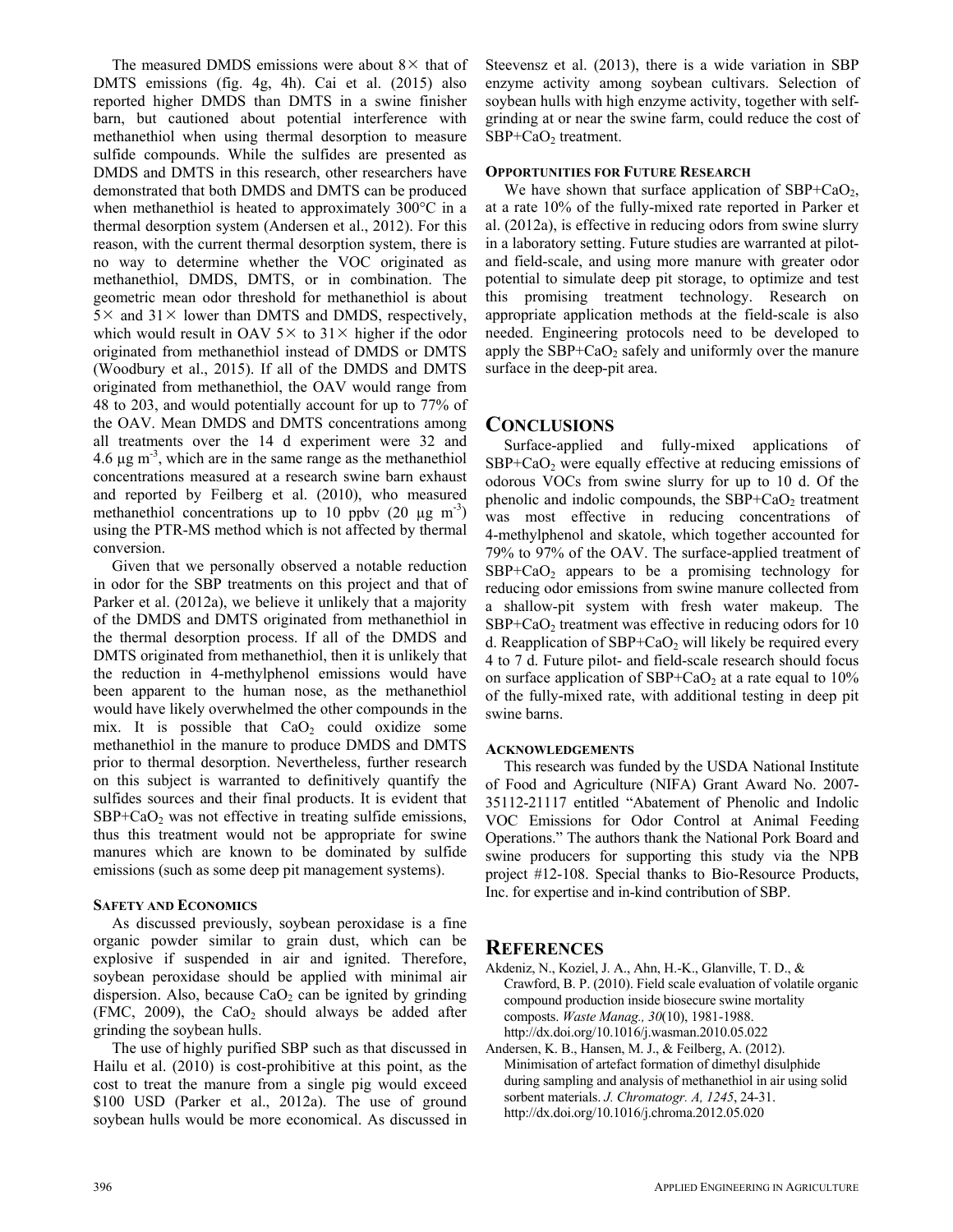Bratsch, A. (2009). Specialty crop profile: Horseradish. Virginia Coop. Ext., Publ. 438-104. Virginia Polytechnic Institute and State University. Retrieved from http://pubs.ext.vt.edu/438/438- 104/438-104\_pdf.pdf

Bulliner, E. A., Koziel, J. A., Cai, L., & Wright, D. (2006). Characterization of livestock odors using steel plates, solidphase microextraction, and multidimensional gas chromatography-mass spectrometry-olfactometry. *J. Air & Waste Manag. Assoc., 56*(10), 1391-1403. http://dx.doi.org/10.1080/10473289.2006.10464547

Cai, L., Koziel, J. A., Davis, J., Lo, Y.-C., & Xin, H. (2006). Characterization of volatile organic compounds and odors by invivo sampling of beef cattle rumen gas, by solid-phase microextraction, and gas chromatography-mass spectrometryolfactometry. *Anal. Bioanal. Chem., 386*(6), 1791-1802. http://dx.doi.org/10.1007/s00216-006-0799-1

Cai, L., Koziel, J. A., Zhang, S., Heber, A. J., Cortus, E. L., Parker, D.,... Lim, T. T. (2015). Odor and odorous chemical emissions from animal buildings: Part 3. Chemical emissions. *Trans. ASABE, 58*(5), 1333-1347. http://dx.doi.org/10.13031/trans.58.11199

CAQCC. (1999). Colorado Air Quality Control Commission Regulation No. 2.

Caza, N., Bewtra, J. K., Biswas, N., & Taylor, K. E. (1999). Removal of phenolic compounds from synthetic wastewater using soybean peroxidase. *Water Res., 33*(13), 3012-3018. http://dx.doi.org/10.1016/S0043-1354(98)00525-9

Chen, L., Hoff, S. J., Koziel, J. A., Cai, L., Zelle, B., & Sun, G. (2008). Performance evaluation of a wood-chip based biofilter using solid-phase microextraction and gas chromatography-mass spectroscopy-olfactometry. *Bioresour. Technol., 99*(16), 7767- 7780. http://dx.doi.org/10.1016/j.biortech.2008.01.085

Chen, Y., Bundy, D. S., & Hoff, S. J. (1999). Using olfactometry to measure intensity and threshold dilution ratio for evaluating swine odor. *J. Air & Waste Manag. Assoc., 49*(7), 847-853. http://dx.doi.org/10.1080/10473289.1999.10463855

Conn, K. L., Topp, E., & Lazarovits, G. (2007). Factors influencing the concentration of volatile fatty acids, ammonia, and other nutrients in stored liquid pig manure. *JEQ, 36*(2), 440-447. http://dx.doi.org/10.2134/jeq2006.0222

Feilberg, A., Dorno, N., & Nyord, T. (2010). Odour emissions following land spreading of animal slurry assessed by protontransfer-reaction mass spectrometry (PTR-MS). *Chem. Eng. Trans., 23*, 111-116.

Flock, C., Bassi, A., & Gijzen, M. (1999). Removal of aqueous phenol and 2-chlorophenol with purified soybean peroxidase and raw soybean hulls. *J. Chem. Technol. Biotechnol., 74*(4), 303- 309. http://dx.doi.org/10.1002/(SICI)1097- 4660(199904)74:4<303::AID-JCTB38>3.0.CO;2-B

FMC. (2009). Material safety data sheet, calcium peroxide. FMC Corp., CAS No. 1305 79 9. Retrieved from http://msdsviewer.fmc.com/

Gijzen, M., van Huystee, R., & Buzzell, R. I. (1993). Soybean seed coat peroxidase: A comparison of high-activity and low-activity genotypes. *Plant Physiol., 103*(4), 1061-1066. http://dx.doi.org/10.1104/pp.103.4.1061

Govere, E. M., Tonegawa, M., Bruns, M. A., Wheeler, E. F., Kephart, K. B., Voigt, J. W., & Dec, J. (2007). Using minced horseradish roots and peroxides for the deodorization of swine manure: A pilot scale study. *Bioresour. Technol., 98*(6), 1191- 1198. http://dx.doi.org/10.1016/j.biortech.2006.05.012

Guadagni, D. G., Buttery, R. G., Okano, S., & Burr, H. K. (1963). Additive effect of sub-threshold concentrations of some organic compounds associated with food aromas. *Nature, 200*(4913), 1288-1289.

Hailu, G., Weersink, A., & Cahlik, F. (2010). Examining the prospects for commercialization of soybean peroxidase. *AgBioForum, 13*, 263-273.

Kai, P., & Schafer, A. (2004). Identification of key odour components in pig house air using hyphenated gas chromatography olfactometry. *Agric. Eng. Int.: CIGR J. Sci. Res. Dev., 6*, 1-11.

Koziel, J. A., Cai, L., Wright, D. W., & Hoff, S. J. (2006). Solidphase microextraction as a novel air sampling technology for improved, GC-olfactometry-based assessment of livestock odors. *J. Chromatogr. Sci., 44*(7), 451-457. http://dx.doi.org/10.1093/chromsci/44.7.451

Leek, A. B. G., Hayes, E. T., Curran, T. P., Callan, J. J., Beattie, V. E., Dodd, V. A., & O'Doherty, J. V. (2007). The influence of manure composition on emissions of odour and ammonia from finishing pigs fed different concentrations of dietary crude protein. *Bioresour. Technol., 98*(18), 3431-3439. http://dx.doi.org/10.1016/j.biortech.2006.11.003

Leffingwell, J. C., & Leffingwell, D. (1991). GRAS flavor chemicals-detection thresholds. *Perfumer & Flavorist, 16*(1), 1- 19.

Lo, Y.-C. M., Koziel, J. A., Cai, L., Hoff, S. J., Jenks, W. S., & Xin, H. (2008). Simultaneous chemical and sensory characterization of VOCS and semi-VOCS emitted from swine manure using SPME and multidimensional gas chromatography-mass spectrometry-olfactometry system. *JEQ, 37*(2), 521-534. http://dx.doi.org/10.2134/jeq2006.0382

Masuda, T., & Goldsmith, P. D. (2009). World soybean production: Area harvested, yield, and long-term projections. *Int. Food and Agribusiness Manag. Rev., 12*(4), 143-162.

Mata-Alvarez, J., Mace, S., & Llabres, P. (2000). Anaerobic digestion of organic solid wastes. An overview of research achievements and perspectives. *Bioresour. Technol., 74*(1), 3- 16. http://dx.doi.org/10.1016/S0960-8524(00)00023-7

Miller, D. N., & Berry, E. D. (2005). Cattle feedlot soil moisture and manure content: I. Impacts on greenhouse gases, odor compounds, nitrogen losses, and dust. *JEQ, 34*(2), 644-655. http://dx.doi.org/10.2134/jeq2005.0644

Miller, D. N., & Varel, V. H. (2003). Swine manure composition affects the biochemical origins, composition, and accumulation of odorous compounds. *J. Anim. Sci., 81*(9), 2131-2138.

Morawski, B., Quan, S., & Arnold, F. H. (2001). Functional expression and stabilization of horseradish peroxidase by directed evolution in Saccharomyces cerevisiae. *Biotechnol. Bioeng., 76*(2), 99-107. http://dx.doi.org/10.1002/bit.1149

Ni, J.-Q., Robarge, W. P., Xiao, C., & Heber, A. J. (2012). Volatile organic compounds at swine facilities: A critical review. *Chemosphere, 89*(7), 769-788. http://dx.doi.org/10.1016/j.chemosphere.2012.04.061

Parker, D. B. (2008). Reduction of odor and VOC emissions from a dairy lagoon. *Appl. Eng. Agric., 24*(5), 647-655. http://dx.doi.org/10.13031/2013.25272.

Parker, D. B., Cai, L., Kim, K.-H., Hales, K. E., Spiehs, M. J., Woodbury, B. L.,... Patefield, K. D. (2012a). Reducing odorous VOC emissions from swine manure using soybean peroxidase and peroxides. *Bioresour. Technol., 124*, 95-104. http://dx.doi.org/10.1016/j.biortech.2012.08.031

Parker, D. B., Koziel, J. A., Cai, L., Jacobson, L. D., Akdeniz, N., Bereznicki, S. D.,... Hetchler, B. P. (2012b). Odor and odorous chemical emissions from animal buildings: Part 6. Odor activity value. *Trans. ASABE, 55*(6), 2357-2368. http://dx.doi.org/10.13031/2013.42498